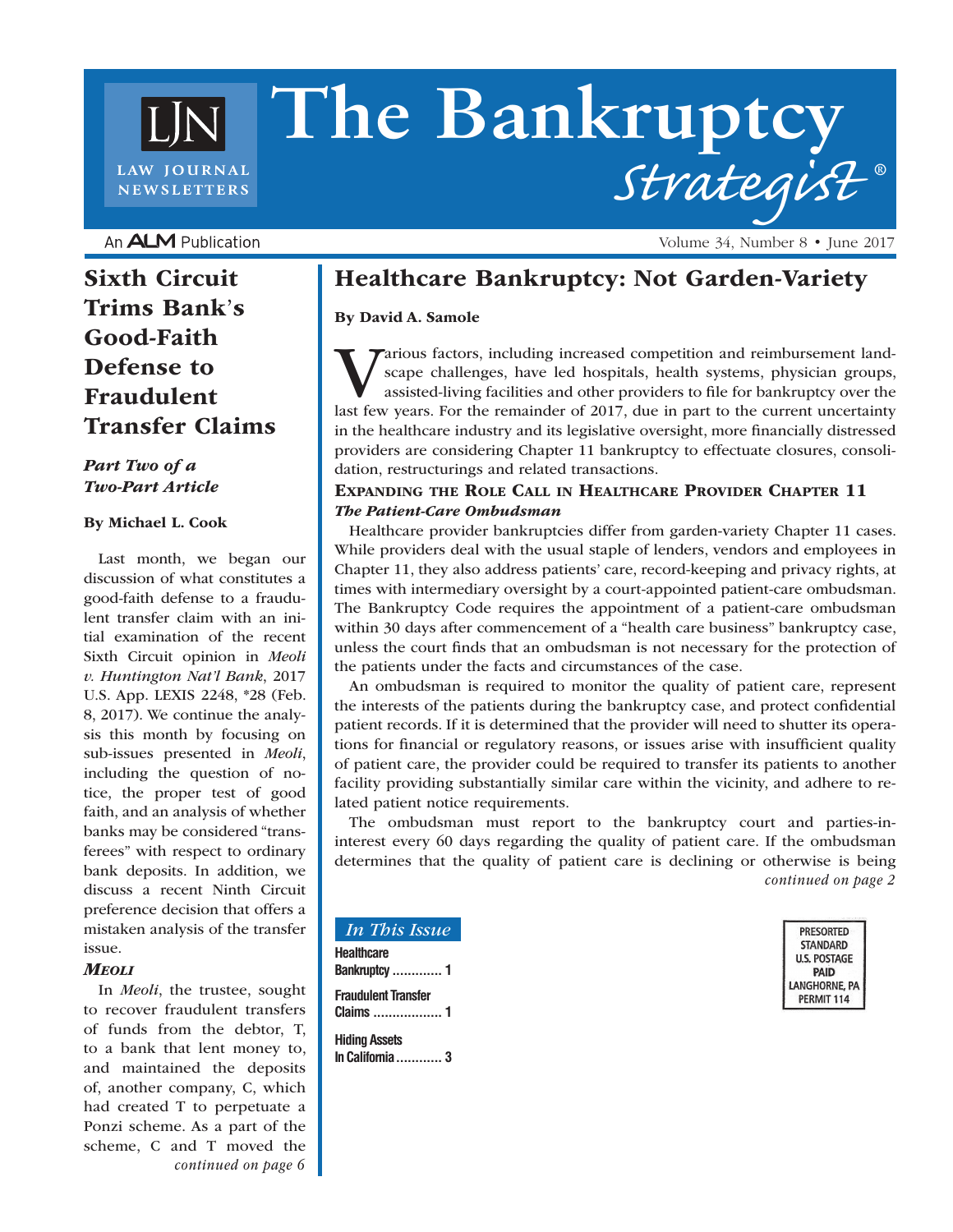### *Healthcare Bankruptcy*

#### *continued from page 2*

materially compromised, he or she must detail that determination in a written report that must be filed with the court. The fees of the ombudsman, which may include the fees of any professionals retained by the ombudsman, are paid by the bankruptcy estate and are entitled to administrative expense priority. The anticipated expense of a patient care ombudsman is something that would need to be included in a cash collateral budget with the applicable secured lender.

#### *Government and Private Insurance Company Payers*

Not every healthcare provider Chapter 11 will require the appointment and participation of a patientcare ombudsman, but every provider Chapter 11 will involve participation by payers including the government and/or private insurance companies. The provider versus payer terrain is difficult enough outside of bankruptcy, where federal and state governments have roles as payers and/or regulators, and both government and private insurance company payers simultaneously can be debtors and creditors of a healthcare provider relative to issues of underpayments, zero payments and overpayments. However, in a healthcare provider bankruptcy, these issues are complicated by disputed bankruptcy court jurisdiction over the provider reimbursements and payer claims reconciliation process relative to exhaustion of administrative remedies, the automatic stay, and setoff and recoupment rights, as well as disputing the treatment of provider agreement obligations in free and clear sales and/or assignments of executory contracts under Sections 363(f) and 365 of the Bankruptcy Code.

Many times, these matters affect a provider's ability to successfully

David A. Samole is a partner at Kozyak Tropin & Throckmorton, LLP in Miami. He may be reached at das@kttlaw.com.

reorganize or maximize the value of its assets in a bankruptcy sale, which otherwise would enable the provider or its purchaser to maintain operations, preserve the level of healthcare for patients and address its other constituents.

## PLEDGING GOVERNMENT

Receivables As Collateral

Often, receivables owed from a payer are pledged as collateral to a provider's lender, which again raises issues in the government payer context. Exercising remedies on government accounts receivable is complicated because the receivables are subject to related federal and state "Anti-Assignment Rules" affecting Medicare and Medicaid healthcare programs.

These Anti-Assignment Rules require that Medicare and Medicaid payments be made only to a deposit account over which the healthcare provider has sole control. Any attempt by a provider to assign these receivables in violation of the Anti-Assignment Rules may result in the termination of the provider agreement. However, parties have enacted a successful work-around mechanism in which the government receivables and their proceeds are deposited directly into a provider's bank account, and then the government payments are subsequently swept daily into a second deposit account under the lender's control.

Upon a provider bankruptcy filing, however, a lender must stop the automatic sweep of cash from the provider's account due to the Bankruptcy Code's automatic stay. Further, a lender's floating lien on afteracquired property provided in most loan documents is cut off as of the bankruptcy filing date — though the lender retains its lien on accounts receivable generated before the filing date, even if they are collected after the bankruptcy is commenced. As such, it is advisable for Chapter 11 providers and their lender to enter into cash collateral agreements subject to bankruptcy court approval, which typically provide for adequate protection payments and a *continued on page 5*

## **The Bankruptcy**  *Strategist ®*

| EDITOR-IN-CHIEF  Adam J. Schlagman            |                                                        |  |  |
|-----------------------------------------------|--------------------------------------------------------|--|--|
| EDITORIAL DIRECTOR  Wendy Kaplan Stavinoha    |                                                        |  |  |
| GRAPHIC DESIGNER Rohit Singh                  |                                                        |  |  |
|                                               |                                                        |  |  |
| <b>BOARD OF EDITORS</b>                       |                                                        |  |  |
| WILLIAM R. BALDIGA. Brown Rudnick LLP         |                                                        |  |  |
|                                               | New York                                               |  |  |
| TED A. BERKOWITZ Farrell Fritz, P.C.          |                                                        |  |  |
|                                               | Uniondale, NY                                          |  |  |
|                                               |                                                        |  |  |
| ROSANNE CIAMBRONE Duane Morris LLP            |                                                        |  |  |
|                                               | Chicago                                                |  |  |
| MICHAEL L. COOK Schulte, Roth & Zabel LLP     |                                                        |  |  |
|                                               | New York                                               |  |  |
| MARK G. DOUGLAS JonesDay                      |                                                        |  |  |
|                                               | New York                                               |  |  |
| ROBERT W. DREMLUK Culhane Meadows PLLC        |                                                        |  |  |
|                                               | New York                                               |  |  |
| TINAMARIE FEIL BMC Group, Inc.                |                                                        |  |  |
|                                               | New York                                               |  |  |
| ROBERT M. FISHMAN. Shaw Gussis Fishman Glantz |                                                        |  |  |
|                                               | Chicago                                                |  |  |
| ADAM H. FRIEDMAN Olshan Frome Wolosky LLP     |                                                        |  |  |
|                                               |                                                        |  |  |
|                                               | New York                                               |  |  |
|                                               | JEFF J. FRIEDMAN. Katten Muchin Rosenman LLP           |  |  |
|                                               | New York                                               |  |  |
| DION W. HAYES McGuireWoods LLP                |                                                        |  |  |
|                                               | Richmond, VA                                           |  |  |
| NORMAN N. KINEL  Squire Patton Boggs          |                                                        |  |  |
|                                               | New York                                               |  |  |
| RANDALL KLEIN Goldberg Kohn Ltd.              |                                                        |  |  |
|                                               | Chicago                                                |  |  |
|                                               | JOEL H. LEVITIN. Cahill Gordon & Reindel LLP           |  |  |
|                                               | New York                                               |  |  |
|                                               |                                                        |  |  |
| DANIEL A. LOWENTHAL Patterson Bellknap Webb & |                                                        |  |  |
|                                               | Tyler LLP                                              |  |  |
|                                               | New York                                               |  |  |
| JEFF J. MARWIL Proskauer Rose LLP             |                                                        |  |  |
|                                               | Chicago                                                |  |  |
| MARK S. MELICKIAN Sugar Felsenthal Grais &    |                                                        |  |  |
|                                               | Hammer LLP                                             |  |  |
|                                               | Chicago                                                |  |  |
| TODD L. PADNOS  Sheppard Mullin Richter &     |                                                        |  |  |
|                                               | Hampton LLP                                            |  |  |
|                                               | San Francisco                                          |  |  |
| ADAM C. ROGOFF  Kramer Levin Naftalis &       |                                                        |  |  |
|                                               | Frankel LLP                                            |  |  |
|                                               | New York                                               |  |  |
|                                               |                                                        |  |  |
| ADAM L. ROSEN Diamond McCarthy LLP            |                                                        |  |  |
|                                               | New York                                               |  |  |
| PAUL RUBIN Rubin LLC                          |                                                        |  |  |
|                                               | New York                                               |  |  |
| MICHAEL J. SAGE Dechert LLP                   |                                                        |  |  |
|                                               | New York                                               |  |  |
|                                               | RUSSELL C. SILBERGLIED Richards, Layton & Finger, P.A. |  |  |
|                                               | Wilmington, DE                                         |  |  |
|                                               | STEVEN B. SMITH JND Corporate Restructuring            |  |  |
|                                               | New York                                               |  |  |
| BENNETT SPIEGEL  Jones Day                    |                                                        |  |  |
|                                               | Los Angeles                                            |  |  |
|                                               |                                                        |  |  |
| JAMES H.M. SPRAYREGEN Kirkland & Ellis LLP    | Chicago                                                |  |  |
|                                               |                                                        |  |  |
| GRANT T. STEIN Alston & Bird                  |                                                        |  |  |
|                                               | Atlanta                                                |  |  |
|                                               |                                                        |  |  |

**The Bankruptcy Strategist® (ISSN 0747-8917) is published by Law Journal Newsletters, a division of ALM.© 2017 ALM Media, LLC. All rights reserved. No reproduction of any portion of this issue is allowed without written permission from the publisher. Telephone: 800-756-8993 Editorial e-mail: wampolsk@alm.com Circulation e-mail: customercare@alm.com Reprints: www.almreprints.com POSTMASTER: Send address changes to: ALM 120 Broadway, New York, NY 10271**

*Published Monthly by:* **Law Journal Newsletters 1617 JFK Boulevard, Suite 1750, Philadelphia, PA 19103 www.ljnonline.com**

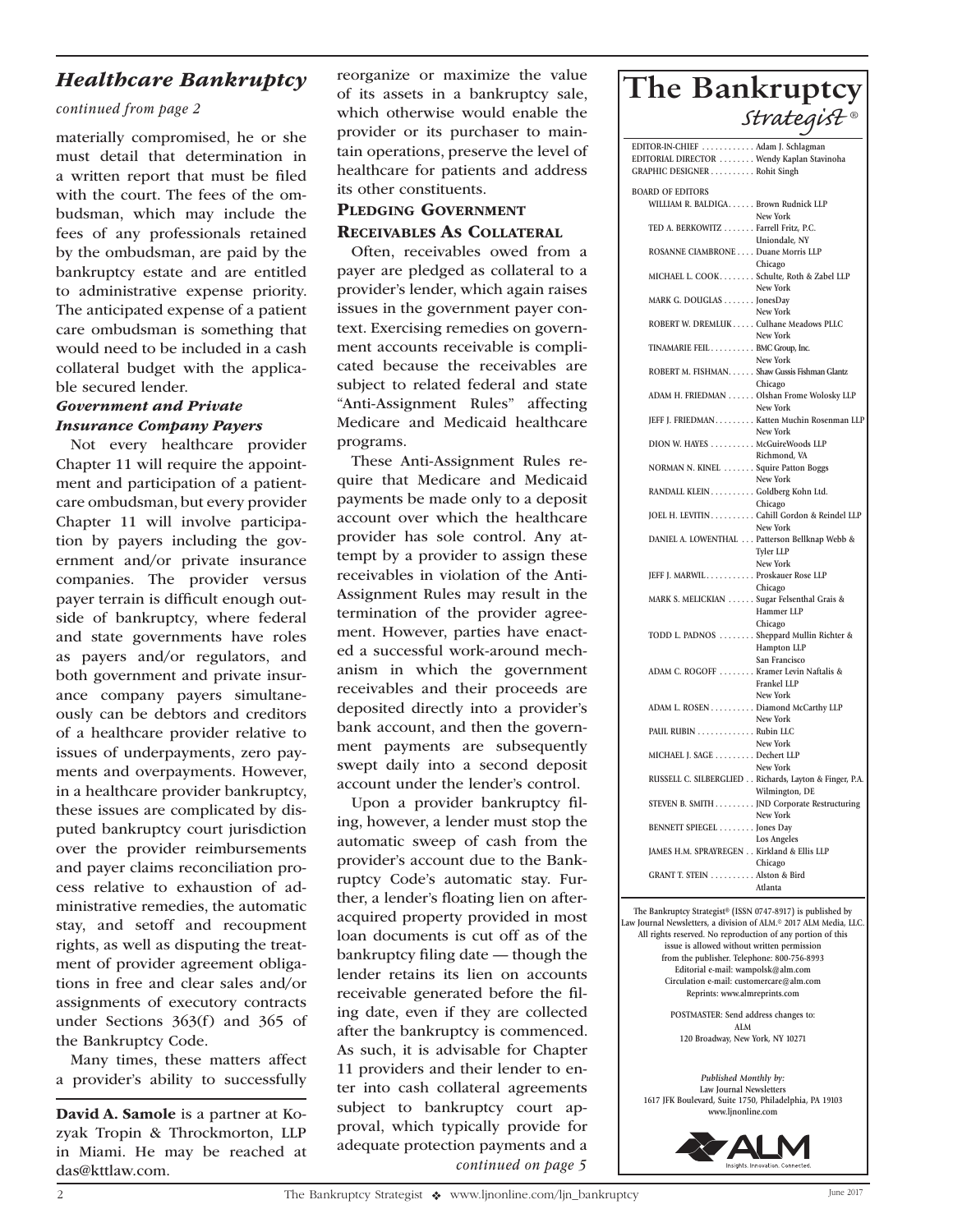## Hiding Assets in California

#### By David Goodrich

The vicissitudes of consumer fortune appear to have led to the "asset protection" industry. A cursory Internet search of the phrase, "asset protection" produces pages of advice for "protecting" assets from creditors and, ostensibly, from bankruptcy trustees. Often, asset protection advice is bereft of any discussion of California exemption statutes — which often provide the most efficient and safest asset protection — and fails to admonish the unwary of powerful creditor rights. Most asset protection discussion forums ignore the consequences of a Chapter 7 bankruptcy filing should asset protection countermeasures be deployed in response to a creditor's asset-hungry appetite. Ironically, some asset protection tools leave assets completely naked, and strip them of any protection afforded under exemption statutes.

As a preliminary matter, it may be useful to understand a common pitfall of most asset protection tools used in California. If a transfer of property of a debtor is actually or constructively fraudulent, it is recoverable by a bankruptcy trustee if made within two years of a bankruptcy filing pursuant to 11 U.S.C. § 548, or within four years of a bankruptcy filing under California Civil Code (Cal. Civ. Code) §§ 3439.04 or 3439.05. If, however, the debtor owes the IRS back taxes, the reach-back period for a bankruptcy trustee could be 10 years depending on the length of delinquency to the IRS. *Mukamal v. Citibank NA* (*In re Kipnis*), 16-1045 (Bankr. S.D. Fla. Aug. 31, 2016)

The real trouble for a debtor begins after property is recovered by a bankruptcy trustee. Under 11 U.S.C.

David Goodrich is a member at SulmeyerKupetz, a business, financial restructuring and litigation firm; he also serves as a Chapter 7 trustee. He can be reached at dgoodrich@ sulmeyerlaw.com or 213-617-5297.

§ 522(g), if a transfer of property is avoided and the initial transfer was voluntarily made by the debtor, the return of the asset to the bankruptcy estate bars the debtor from exempting the recovered asset. 11 U.S.C. §  $522(g)$ . The asset, which may once have been protected by an exemption statute, is no longer protected after it is recovered and it is susceptible to liquidation by a bankruptcy trustee.

While there are a variety of asset protection tools, the three most common tools are discussed in this article. It is important to note, however, that nearly all asset protection tools fail because of the one-two combination of the right-hand jab of 11 U.S.C. § 548/Cal. Civ. Code §§ 3439.04/3439.05 and the lefthand upper-cut of  $\S$  522(g).

#### **TRUSTS**

A trust is defined as an equitable or beneficial right or title to land or other property, held for the beneficiary of the trust by another person, in whom resides the legal title or ownership, recognized and enforced by courts of chancery. *See* Black's Law Dictionary. Trusts can be revocable or irrevocable; the former permits a return of an asset to the trustor upon revocation of the trust, while the latter transfers ownership of trust assets to the trust.

Under California law, property of a revocable trust can be levied by creditors of the settlor. California Probate Code § 18200; *In re Brooks-Hamilton*, 348 B.R. 512, 519 (Bankr. N.D. Cal. 2006); *In re Irwin*, 338 B.R. 839, 854-53 (E.D. Cal. 2006). Similarly, property transferred to a revocable trust constitutes property of the settlor's bankruptcy estate. *In re Cutter*, 398 B.R. 6, 19 (9th Cir. BAP 2008), citing *Askanase v. LivingWell, Inc.*, 45 F.3d 103, 106 (5th Cir. 1995). In short, revocable trusts offer no protection for assets in a bankruptcy case.

Irrevocable trusts, on the other hand, offer some asset protection because property of a trust is not generally considered bankruptcy estate property. *United States v. Lawrence*, 189 F.3d 838, 845 (9th Cir. 1999). That said, however, the powers a

debtor may exercise under a trust for his or her own benefit do become property of the estate. *Askanase* at 106. Moreover, to the extent a debtor holds a beneficial interest in a trust, that beneficial interest becomes property of the bankruptcy estate. 11 U.S.C. § 541(a)(1) and (c)(2).

Notwithstanding the seemingly impenetrable wall of asset security an irrevocable trust appears to provide, assets of an irrevocable trust are not safe if the trust is self-settled. Assets held in a self-settled trust (a trust that designates the trustor as the beneficiary) are property of a bankruptcy estate because under California law, a settlor of a trust cannot also act as beneficiary of that trust. *See* California Probate Code § 15304(a). California law voids selfsettled trusts to prevent individuals from placing their property beyond the reach of their creditors while at the same time still reaping the bounties of such property. *See Nelson v. California Trust Co.*, 33 Cal. 2d 501, 202 P.2d 1021, 1021 (Cal. 1949). Where a trust is invalid, assets of the trust become property of a bankruptcy estate. *Lawrence* at 845.

Irrevocable trusts may protect assets when the trust is not self-settled and a valid spendthrift clause exists. A spendthrift clause is a provision in a trust that prohibits the beneficiary of the trust from transferring his or her right to future payments of income or capital. California law recognizes the validity of spendthrift trusts. *See In re Neuton*, 922 F.2d 1379 (9th Cir. 1990) (citing California Probate Code §§ 15300 *et seq*.). Where a spendthrift trust is valid, most or all of the property of the trust is protected from creditors. The critical inquiry in determining whether a spendthrift trust is valid under California law is whether the trust's beneficiaries are able to exercise excessive control over the trust. *See In re Witwer*, 148 B.R. 930, 937 (Bankr. C.D. Cal. 1992). California law does not allow a participant with excessive control over a trust to shield that trust with an anti-alienation provision lacking true substance.

*continued on page 4*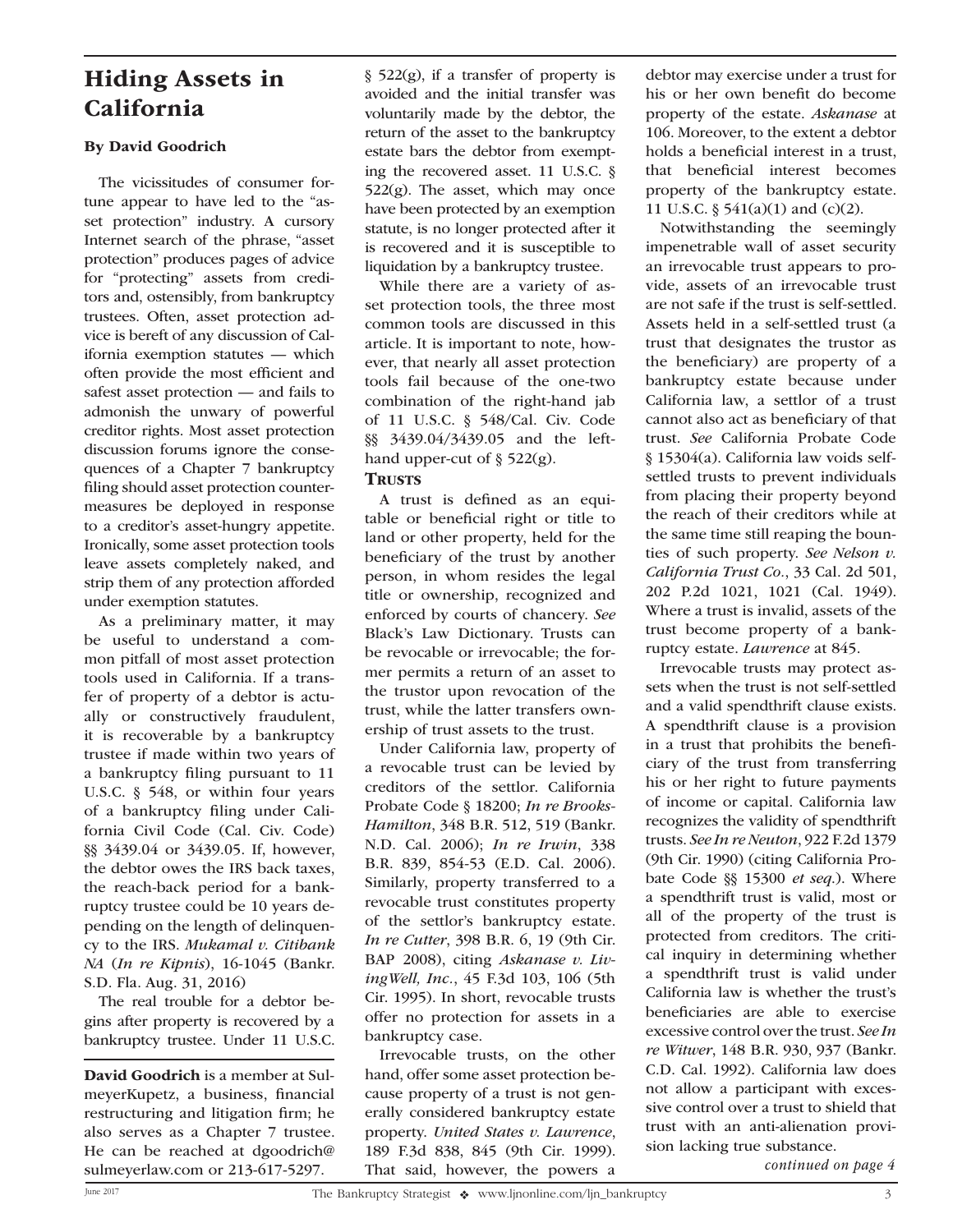## *Assets in CA*

#### *continued from page 3*

Recently, a significant blow was dealt to trust-lovers throughout California. On March 23, 2017, the California Supreme Court held that a bankruptcy trustee could seize property of an irrevocable trust, notwithstanding the existence of a valid spendthrift clause, once "principal" becomes due and payable to the beneficiary/debtor. *Carmack v. Reynolds*, 2017 Cal. LEXIS 2429 (2017). Consequently, trust property that becomes due and payable to a beneficiary may no longer be protected by a trust's spendthrift clause in California, and can be seized by creditors or a bankruptcy trustee.

Assuming a valid spendthrift clause exists and the property of the trust is not due and payable to the beneficiary/debtor, assets held in a trust may still be in jeopardy. This is because of the trustee's avoidance powers under 11 U.S.C. §§ 544, 548 and Cal. Civ. code §§ 3439.04 and 3439.05. *See United States v. Carter*, 2010 U.S. Dist. LEXIS 52732 (S.D. Cal. 2010). Most trusts are a one-way street; assets flow into the trust, but nothing is given back to the settlor. Because of this, most transfers of property to a trust are avoidable as actually or constructively fraudulent transfers.

Under the correct circumstances, assets placed in a trust are protected from liquidation. There are, however, a number of hurdles to establishing a bullet-proof trust. And should a transfer of property be avoidable, the return of an asset to the bankruptcy estate will bar the debtor from exempting the asset. *See* 11 U.S.C. § 522(g).

#### **BUSINESS ENTITIES**

Entities such as corporations and limited liability companies are also popular asset protection tools. They are so popular that television and radio stations relentlessly trumpet the importance of incorporating for the purpose of protecting assets and loved ones. But are corporate coffers insulated from a bankruptcy trustee?

Stock owned by a debtor is property of a bankruptcy estate. *See* 11

U.S.C. §541(a); *Milden v. Joseph* (*In re Milden*), 1997 U.S. App. LEXIS 7726 (9th Cir. Cal. Apr. 16, 1997), an unpublished Ninth Circuit opinion citing *In re Baker*, 68 Bankr. 360, 363 (D. Or. 1986) (which found the corporation itself was property of the estate because it was wholly owned by the debtors); *United States v. Ken Int'l. Ltd.*, 184 Bankr. 102, 107 (D. Nev. 1995); *In re Deak & Co.*, 63 Bankr. 422, 427 (Bankr. S.D.N.Y. 1986); *In re MacDonald*, 114 Bankr. 326, 333-34 (D. Mass. 1990).

If a business entity has little or no debt, then a sale of stock of the entity will, in most cases, result in a sale price equal to the value of the assets held in the business entity. Although a debtor may assert an exemption to the stock of the entity, that exemption is limited. *See* California Code of Civil Procedure §§ 703 *et seq*. and 704 *et seq*. For example, if real estate is held in the name of a corporation, a debtor is not entitled to claim a homestead exemption of \$75,000, \$100,000 or \$175,000 (which would ordinarily be the case if the property is held in the debtor's name). Instead, a debtor is limited to the "wildcard" exemption. Unlike the generous amounts provided under the California homestead exemption, the "wildcard" exemption caps out at \$26,925. Further, the wildcard exemption only affixes to the stock of the entity and not the assets of the entity. In the context of a bankruptcy case, holding assets in a business entity may provide less protection than holding assets in the debtor's name.

Also, if allowed by corporate bylaws, a trustee may be able to vote himself or herself director of the entity and can control, without restriction, the entity's fate. For example, the trustee could file a bankruptcy petition to have the entity's assets liquidated by a fellow trustee, with the nominal debts of the entity paid and the resulting equity turned over to the individual debtor's bankruptcy trustee. A bankruptcy trustee could also file a complaint for involuntary dissolution of the entity, seek a receivership over the corporation's assets or assign the assets of the entity to a third party for the benefit of its creditors. And if that does not work, the trustee could seek substantive consolidation of the entity into the individual debtor's bankruptcy case and gain control over all of the entity's assets.

In addition to the problems mentioned above, corporate assets are subject to a bankruptcy trustee's strong-arm powers provided under 11 U.S.C. § 548 and Cal. Civ. Code §§ 3439.04 and 3439.05. Entities designed to hold assets typically accept assets in the form of capital contributions. But capital contributions made without any value in return are nothing more than transfers that are avoidable. If the transfer of property is avoided, a business entity designed to protect assets provided no protection for the assets.

#### **MARITAL AGREEMENTS**

In California, assets of spouses can be divided during marriage by agreement. But assets transferred in California under a martial agreement are subject to avoidance under 11 U.S.C. § 548 and Cal. Civ. Code §§ 3439.04 and 3439.05. *Mejia v. Reed*, 31 Cal. 4th 657 (2003), (holding that property voluntarily transferred under a marital settlement agreement is subject to avoidance under Cal. Civ. Code §§ 3439.04 and 3439.05).

Moreover, a release of child or spousal support is no longer adequate consideration for a transfer of an interest in property. *Carbaat*, 357 B.R. 553 (Bankr. N.D. Cal 2006) (noting the definition of "value" under 11 U.S.C. § 548(d)(2)(A) and Cal. Civ. Code § 3439.03 excludes an unperformed promise to provide future support to the debtor or to another person); *Hahn v. Leong* (*In re Llamas*), 2011 Bankr. LEXIS 4779 [\*40] (Bankr. C.D. Cal. Dec. 12, 2011) (holding the transfer of property in exchange for a release from an obligation to pay support was is not adequate consideration for purposes of satisfying "value" required under 3439.04 and 3439.05).

As a result of the holdings in *Carbaat* and *Llamas*, property transferred to a spouse can be recovered by a bankruptcy trustee if *continued on page 5*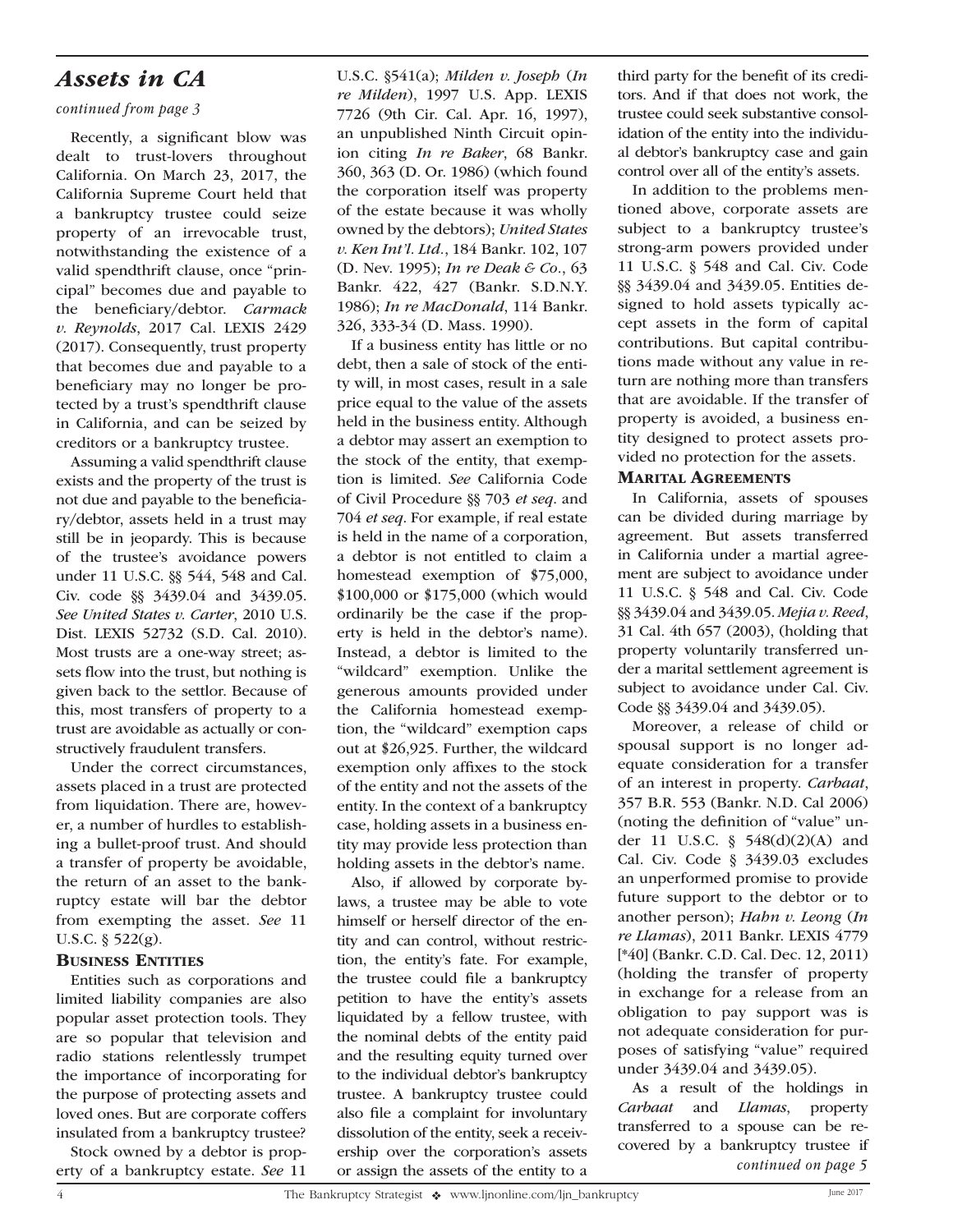### *Assets in CA*

*continued from page 4*

a waiver of spousal support is the "value" provided. And if the property is recovered because a transfer was

### *Healthcare Bankruptcy*

#### *continued from page 2*

negotiated budget, and may also include replacement liens on the provider's receivables and cash generated after the bankruptcy filing.

#### A Fight over Where to Fight with Payers

Outside of bankruptcy, the federal government and its contractors routinely withhold Medicare and Medicaid payments upon determining that a healthcare provider has been overpaid on a prior unrelated reimbursement claim. Under 42 U.S.C. § 405(h), federal courts may take jurisdiction over Medicare disputes only after a party exhausts applicable appeal processes within the Medicare system. A provider affected by a similar regulatory decision by the government — such as termination of a Medicare provider agreement — also faces this same obstacle. A financially unstable provider cannot survive this interim period of appeals without these reimbursements.

Healthcare providers file Chapter 11 to preserve or maximize the ongoing value of their assets and operations, which includes expediting judicial review of debtor-creditor matters, curing any alleged defaults and obligations, and administering or repurposing assets via third-party transactions. However, the federal courts (up through the circuit courts of appeal) are split regarding the plain language of 42 U.S.C. § 405(h) as it relates to bankruptcy courts' jurisdictional limitations, thus impacting a provider's protections in Chapter 11.

Section 405(h) only references 1331 and 1336 of Title 28 of the United States Code, and does not refer to Section 1334 of Title 28 (which grants bankruptcy court avoided, it cannot be exempted. 11 U.S.C. § 522(g).

#### **CONCLUSION**

Asset protection can be foolish and costly. To properly protect an asset in California, it's generally best

jurisdiction). Some circuit courts of appeal apply a strict application of the statute's plain language and the absence of a Section 1334 reference in prior Congressional amendments to determine that a requirement to exhaust administrative remedies is inapplicable in bankruptcy cases.

Other circuit courts of appeal look to the relatively clear legislative history to imply an intent that an exhaustion of administrative remedies applies even in federal bankruptcy court. A provider in bankruptcy currently has a petition on file with the United States Supreme Court for certiorari review of this issue, though the Court may not accept review.

Forum disputes also exist between network providers in bankruptcy and their private insurance payers, as most contracts contain arbitration clauses and administrative remedies provisions. There is some disagreement by courts as to the enforcement of arbitration clauses in this context, many times dependent on whether the underlying dispute is a "core" bankruptcy issue, which tends to remain in bankruptcy court like the sale of an asset or claims objection, or is a non-core matter such as a garden-variety breach of contract type claim, which generally gets sent to arbitration.

#### PAYER TAKE-BACKS AS SETOFFS OR RECOUPMENT

The government system regarding Medicare and Medicaid payments differs meaningfully from the private insurance company payments for HMO, PPO, POS and other Exchange insurance products. For instance, government payments to providers are made on an interim basis under a prospective reimbursement system, which results in payments before a determination that the services rendered are covered and costs are reasonable.

to understand and maximize exemptions. Most "asset protection" advice is free. You often get what you pay for. Sometimes less.

—❖—

Fiscal intermediaries subsequently audit claims for reimbursement, for a period of up to several years from the date of submission, to determine the appropriateness of payments requested and made. If, after completion of the audit, the fiscal intermediary determines that a provider has been overpaid, the government has the right to recover the overpayments from the provider.

Due in large part to the prospective payment system, more courts than not find that the subsequent take-backs are recoupments as part of a single, integrated and ongoing transaction between the government and the payer — though there is still some differing circuit-level law across the country.

In the private insurance company setting, payments are not made on a prospective reimbursement system where claims are vetted and approved prior to initial payment. Yet, there are instances of payment error, which trigger requests for overpayment reimbursement. When the matter remains unresolved, many insurance company payers resort to unilateral take-backs where they apply their asserted reimbursement overpayment against a more recent valid claim of an unrelated patient. Thus, the private insurance company payers seemingly have a weaker argument to support that these take-backs are recoupments instead of a setoff.

This distinction between setoff and recoupment is important because setoffs are subject to the Bankruptcy Code's automatic stay (and generally not subject to the exception to the automatic stay for government enforcing its police and regulatory power), and generally setoff obligations fall within claims that can be sold free and clear in bankruptcy sales merely attaching *continued on page 6*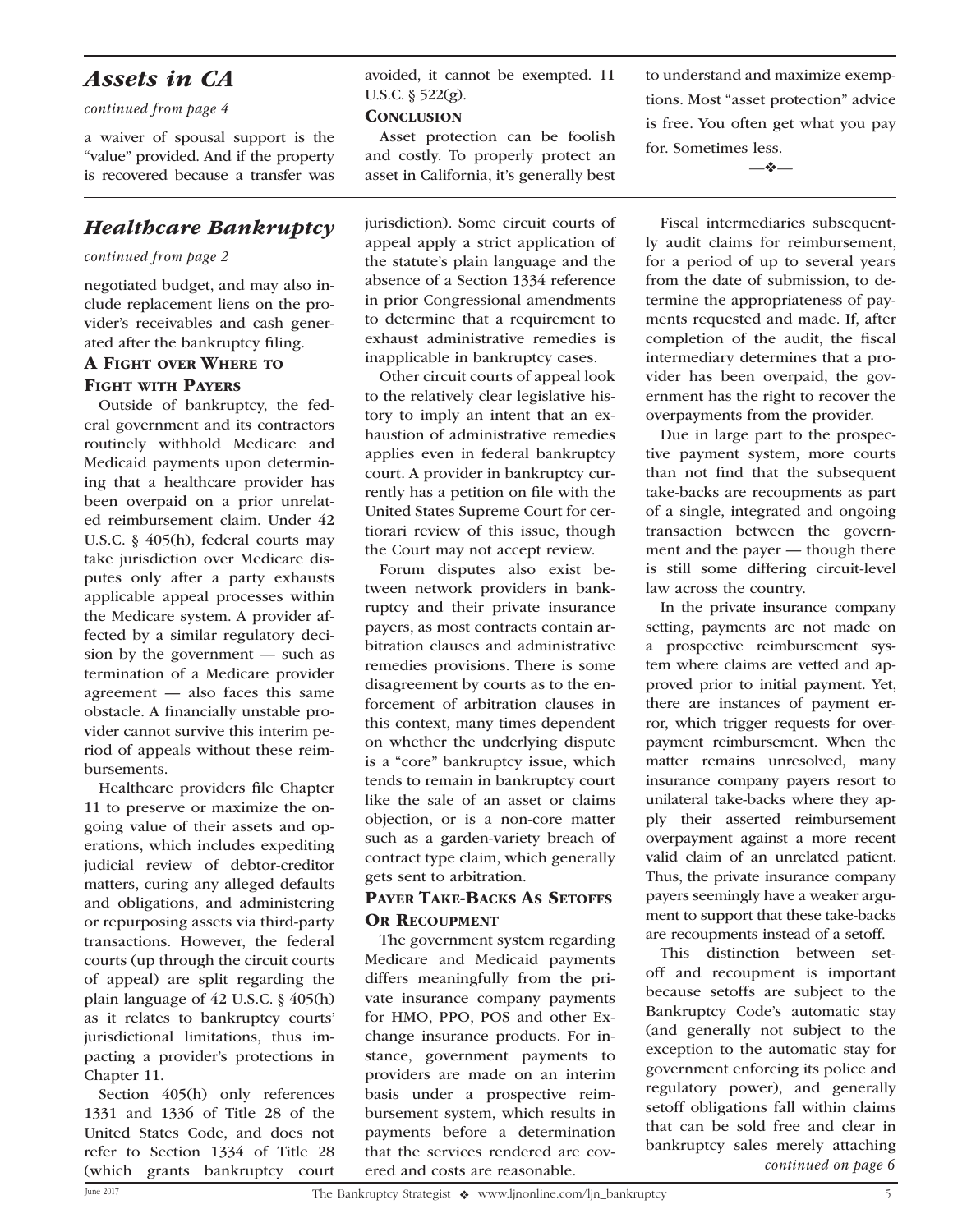### *Healthcare Bankruptcy*

#### *continued from page 5*

to sale proceeds, but not applied against a bankruptcy purchaser of a provider license.

In addition, setoff may not be permitted by the court due to a lack of mutuality of obligation and otherwise would be deemed an improper postpetition recovery of a prepetition claim or otherwise violating the Bankruptcy Code's priority scheme for creditor distributions. Recoupments, however, are not subject to the automatic stay, the distribution scheme for creditors, and may not be discharged in a bankruptcy sale or plan confirmation — principally because under the recoupment doctrine these monies are deemed not to be property of the bankruptcy estate. However, payer recoupment actions remain an equitable defense remedy subject to judicial determination upon challenge by a provider.

For instance, some providers have argued that the imposition of unilateral take-backs by a payer — even if deemed as recoupment — is an impermissible violation of the antidiscrination provision of Bankruptcy Code Section 525. For example, in the Medicare context, provider debtors have argued that they cannot be compelled to pay prepetition obligations to the government as a condition for continued participation in the Medicare program during their bankruptcy.

### A Fight Worth Fighting For

The relationship between the Medicare/Medicaid programs and providers is captured in a written provider agreement. These agreements afford providers with

## *Fraudulent Transfers*

#### *continued from page 1*

fraud's proceeds between their bank accounts.

The trustee sought to recover three types of transfers from T: 1) direct loan repayments sent directly to the bank to pay down C's debt;

a license/number to participate in the Medicare/Medicaid prospective reimbursement program. The licenses are not made available for everyone who submits an application. In this way, they are much like a liquor license or a taxicab medallion, in that there are a finite number made available at a given time — making them a relatively scarce commodity to purchasing providers who want to break into a new geographic market.

Disputes arise when the provider seeks a sale of assets in bankruptcy, including the provider number. The government's general position in bankruptcy is that the provider agreement is an executory contract subject to the Bankruptcy Code requirement that its obligations (the overpayments) must be cured before it can be assumed and assigned to a purchaser/assignee. In this way, it seeks to block the sale or impute successor liability until paid in full. The main policy argument is that a provider taking on the benefits of the prospective provider agreement must also take on the existing burdens as well.

Providers and purchasers tend to argue that the provider licenses/ numbers are not executory contracts, but are licenses/assets that can be sold free and clear of the overpayment obligations existing at the time of the sale. The general rationale is that the provider license is not a negotiated agreement like most contracts, but is a regulatory form application that is completed and approved by the government. Also, a ruling requiring a cure prior to assumption/assignment or of potential successor liability either would block the sale or greatly

2) indirect loan repayments, which T sent to C's deposit account at the bank, and which C later used to repay its debt; and 3) excess deposits, which T sent to C's deposit account at the bank, and which C later withdrew or the government later seized. The bankruptcy court held that the trustee could recover all three types diminish the value of the assets, impeding an ability to maximize value for case constituents.

Even if the provider license is not deemed to be an executory contract, if the overpayment recovery actions are deemed a recoupment, then more cases than not hold that a 363 sale still could not extinguish that claim against the purchaser. Consequently, many times settlements are reached and work-arounds are accomplished, such as setting up a portion of the sale proceeds in escrow or setting up a waterfall overpayment recovery scheme.

This process might recover first against that payer's payments due to the debtor's estate, next from funds held by the bankruptcy estate if generated by previous interim payer payments, then against any sale proceeds generated by the sale of the provider number, and finally only as needed against the entity to which the provider number is assigned and some purchasers have negotiated annual, budgeted caps in connection with same. However, the lack of certainty and the need to spend money in litigation greatly diminishes the value of these assets and otherwise deteriorates their market. **CONCLUSION** 

Healthcare provider Chapter 11 cases are multi-faceted and include additional parties and issues than in standard Chapter 11 cases. A financially distressed provider considering Chapter 11 should find a properly vetted stalking-horse deal partner prior to filing the case, and engage in meaningful discussions with their payers and lenders, if possible.

—❖—

of transfers from the bank. The district court agreed.

The U.S. Court of Appeals for the Sixth Circuit accepted the lower court's finding that "a critical breakdown in [the Bank's] internal communications ended its proven good faith on April 30, 2004 [the date a *continued on page 7*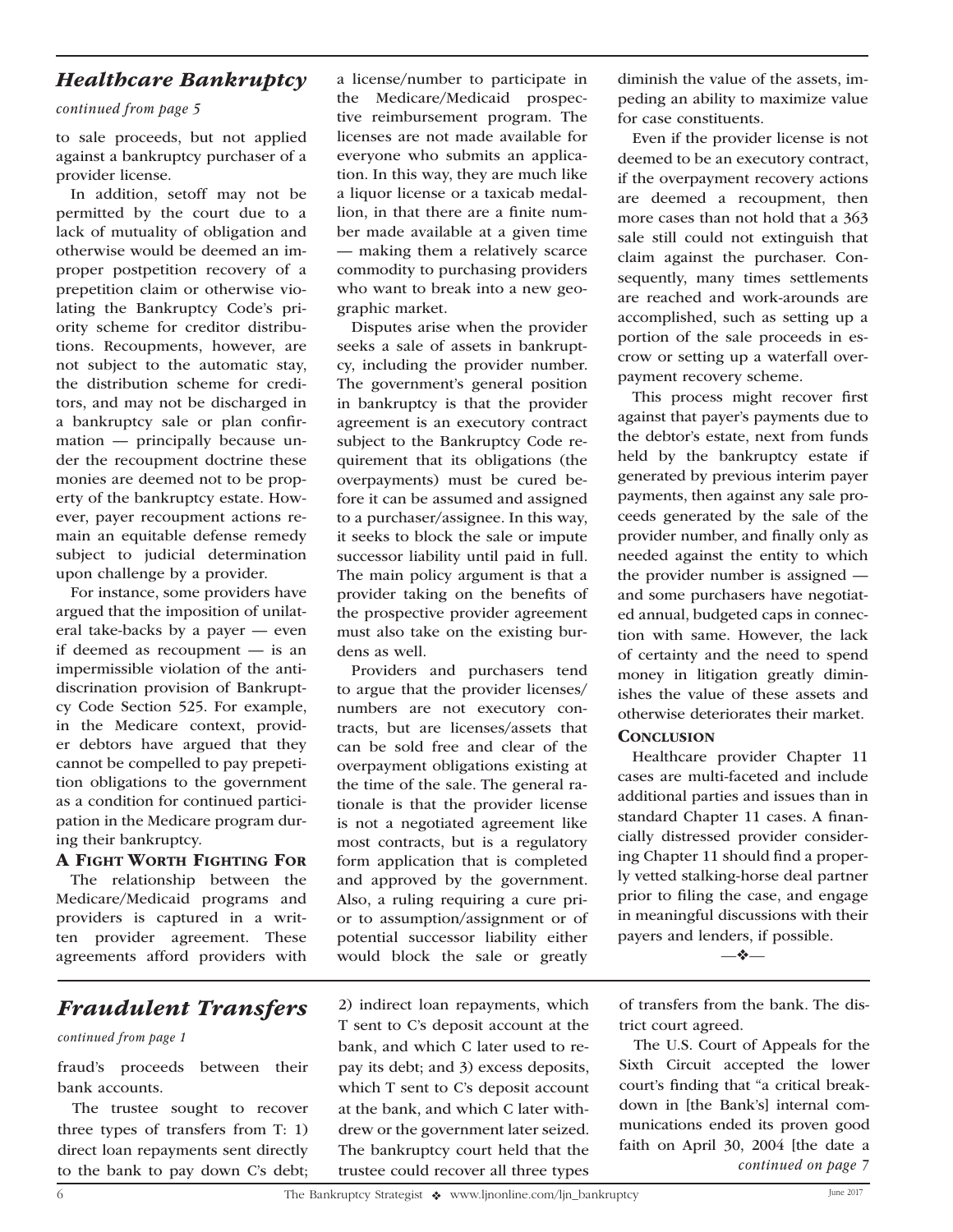### *Fraudulent Transfers*

#### *continued from page 6*

bank investigator discovered a critical clue to C's fraud]." *Id*. at \*27. Specifically, the breakdown was that the investigator failed to share his discovery with the bank's manager who oversaw C's account. Thus, the trustee could recover "all subsequent loan repayments," including "some of the indirect loan repayments and all of the direct loan repayments" made after April 30, 2004. *Id*. at \*27-\*28.

The Court of Appeals also agreed that the Bank's "continued cooperation with the FBI did not cure the corporate bad faith embedded in [the Bank's] breakdown in communication … ." *Id*. at \*30. In its view, the Bank's "good faith may end while its employees' good faith … continued" because "its [investigator] failed to share information … with the person whom [the Bank] charged with managing" its relationship with C. *Id*. at \*31. The "innocent miscommunication" was immaterial, for the Bank was "ultimately responsible for the investigator's withholding from [the account manager] information that would have truly put [the manager] to the test." *Id*.

As a result, the Trustee was able to recover "all direct loan repayments, of which [the Bank] is an initial transferee" because the Bank received them after April 30, 2004, when it could no longer claim good faith. *Id*. at \*32. The trustee was also entitled to recover any indirect loan repayments where the Bank was a subsequent transferee after April 30, 2004. *Id*.

#### Indirect Loan Repayments

The lower court found that the Bank acted in good faith prior to April 30, 2004, but still held the Bank liable because of its "inquiry notice of [C's] fraud on the earlier date." *Id*. at \*32. It agreed with the Trustee that "inquiry notice constituted 'knowledge of the voidability of the transfers" under Code §550(b)(1), eliminating the Bank's

Michael L. Cook, a member of *The Bankruptcy Strategist's* Board of Editors, is of counsel at Schulte Roth & Zabel LLP in New York.

subsequent transferee defense. As noted above, however, the Sixth Circuit disagreed, explaining that "inquiry notice," by itself, "is not necessarily enough in every case." *Id*. at \*33.

The court analyzed its two applicable precedents. *In re Nordic Village, Inc.*, 915 F.2d 1049, 1056 (6th Cir. 1990) (2-1), rev'd on other grounds, *U.S. v. Nordic Village, Inc.*, 503 U.S. 30 (1992) (on facts of that case, "inquiry notice" sufficed for "knowledge of the voidability"); *In re First Independence*, 181 App'x 524, 526 (6th Cir. 2006) (fraudulent principals of debtor deposited checks issued by debtor into their personal accounts at defendant bank, giving bank "inquiry notice," but those facts "would not lead a reasonable person to believe that the transfers were voidable.").

According to the court in *Nordic*, "the transferee failed to prove lack of knowledge of voidability because the facts would have 'placed a reasonable person on notice that the transfer was illegitimate, and by extension that it was voidable.'" *Id*. at \*36. The IRS in *Nordic* had received a check from the corporate debtor who instructed it to "credit the payment against the outstanding tax liabilities of the delivering individual." *Id*. at \*33, citing 915 F.3d at 1050- 51. Because "it is not in an ordinary practice for corporate entities to pay one another's taxes, that irregularity was notice of voidability." *Id*. at \*34, citing 915 F. 3d at 1056. In *First Independence*, however, the court held that although "inquiry notice sometimes suffices to 'alert' a reasonable person to voidability, … on different facts [viewed] holistically, a reasonable person may not be alerted to a transfer's voidability even if there was inquiry notice …." *Id*. There were at least two "legitimate scenarios" in *First Independence* that would eliminate "knowledge" of voidability: the checks could have been salary payments, and "any inquiry into the legitimacy of the checks would have been futile" for the debtor's principals would have been the only knowledgeable source. *Id*. at \*34, citing 181 F. App'x at 529.

#### TEST OF GOOD FAITH

The Sixth Circuit rejected the Trustee's challenge to the district court's analysis of the "good faith" requirement. Although the lower court had "struggled" to decide, "whether the proper test is objective or subjective," it concluded that "the correct standard … is a 'subjective' test probing [the Bank's] 'integrity, trust and good conduct.'" *Id*. at \*38. In fact, said the Sixth Circuit, "other courts have 'struggled' to define good faith in this context." *Id*. at \*39, citing *First Independence*, 181 App'x at 524. In *First Independence*, "the court approved the bankruptcy court's determination of good faith when…the transferee did not have actual notice of the voidability of the transfers and did not undertake 'egregious, vindictive or intentional misconduct.'" *Id*. Here, the bankruptcy court asked whether the Bank "legitimately continued to believe that [T's] transfers to [C's] account were merely [C's] receivables that [T] had collected." *Id*. at \*40. The question on remand, therefore, is simply whether the Bank eventually "gained knowledge of the voidability of the transfers [to it] before April 30, 2004." *Id*.

#### Transferee Analysis

The Court of Appeals held that the trustee could not "recover [C's] excess deposits (those deposits not applied to pay back debts to [the Bank])." As noted, "banks are not 'transferees' with respect to ordinary bank deposits" because they lack "dominion and control over them." *Id*. at \*16, citing *In re Hurtado*, 342 F.3d 528, 533 (6th Cir. 2003); *Bonded Fin. Servs., Inc. v. European Am. Bank*, 838 F.2d 890, 893 (7th Cir. 1988).Other circuits have routinely applied this analysis: the account-holder's right to withdraw the deposits keeps the bank from obtaining dominion and control.

Thus, when a bank provides "two services to a customer" — lending money and maintaining the customer's deposit account — the deposit account does not belong to the bank. It is "only when the customer *continued on page 8*